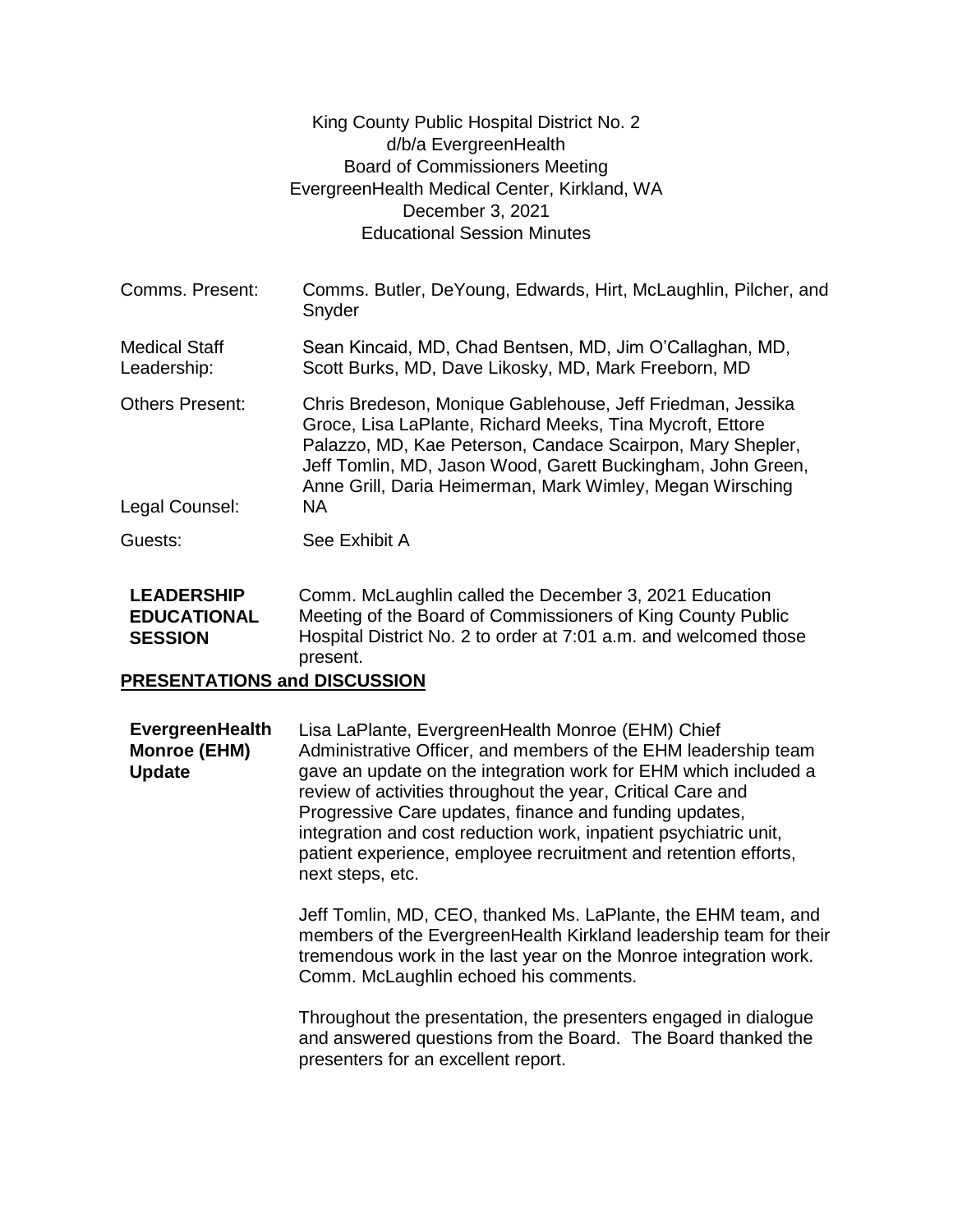- **Real Estate Assessment** Jeff Friedman and John Marshall of Hall Render noted that we have been working on our next Master Facility Plan and are looking for ways to fund this work. One option currently being explored is alternative real estate leasing and ownership models. The goal for the presentation is to provide education on the non-profit real estate foundation lease structure. They reviewed the purpose of the proposal, EvergreenHealth real estate, the non-profit foundation model, a proposed timeline of the example project, pros and cons, etc. The presenters engaged in discussion with the Board throughout.
- **EHA Discussion** Jeff Tomlin, MD, CEO, medical leadership, and the Board engaged in a discussion regarding EHA, progress towards goals, next steps, etc.
- **Adjourn** The December 3, 2021 Meeting of the Board of Commissioners for King County Public Hospital District No. 2 was adjourned at 11:32 a.m.

ATTEST:

بمبرطيب

Virgil Snyder, Commissioner/Secretary Dec 21, 2021 9:55 PM PST